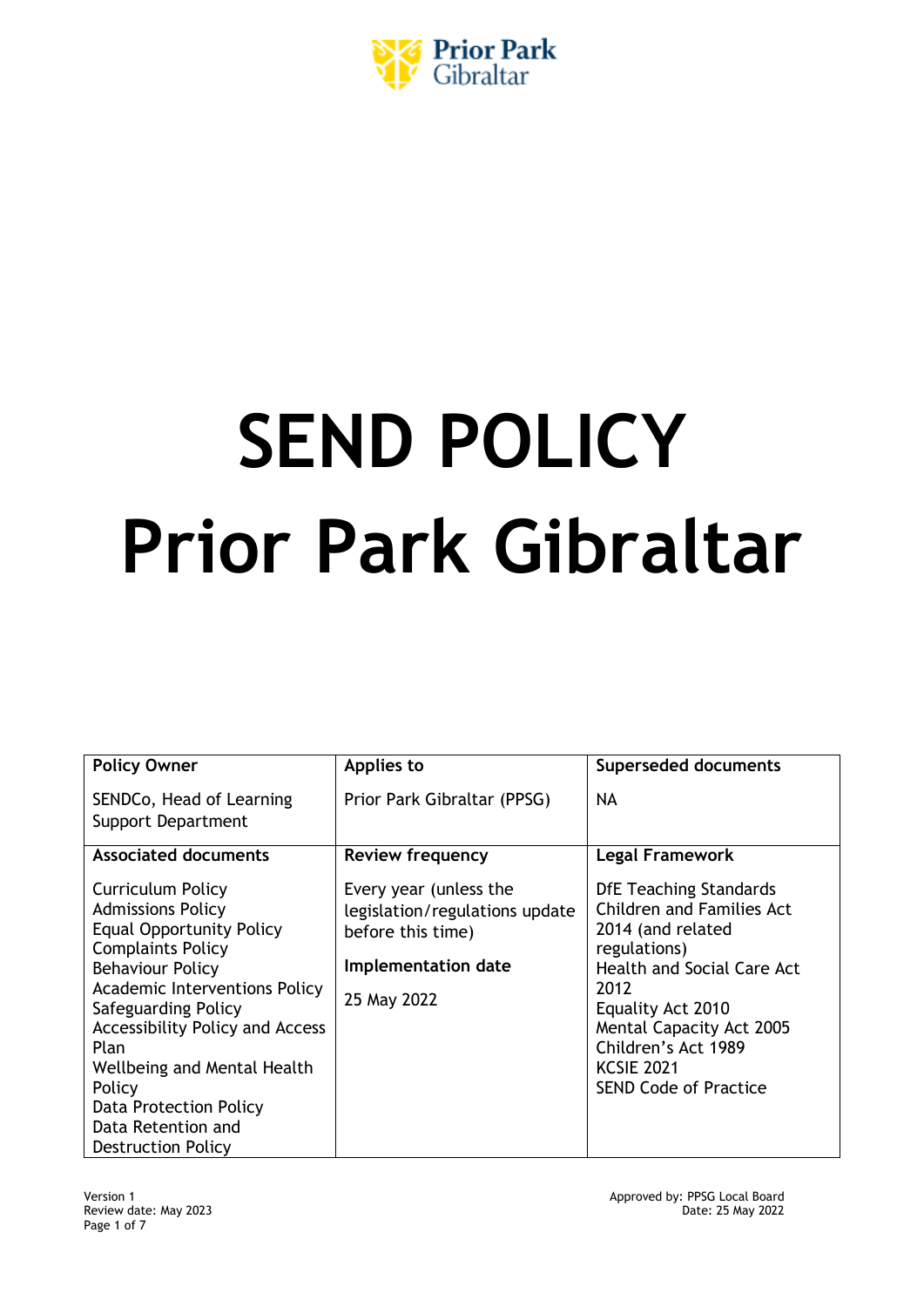

**This policy is reviewed annually, or more regularly as required, prior to approval by Trustees (if applicable)**

| Last reviewed by:            | SENDCo, Head of Learning Support Department<br>(Mrs Lin Payne) and Head (Mr Peter Watts) |
|------------------------------|------------------------------------------------------------------------------------------|
| Date last reviewed:          | April 2022                                                                               |
| <b>Approved by Trustees:</b> | <b>PPSG Local Board</b>                                                                  |
| Date last approved:          | 25 May 2022                                                                              |
| Date for next approval:      | <b>May 2023</b>                                                                          |

#### **1. Introduction**

Prior Park Schools (PPS) comprises three schools. Two of those schools, Prior Park College (PPC) and The Paragon School (TP) are incorporated in England as Prior Park Educational Trust Ltd. The third school, Prior Park School Gibraltar (PPSG), is incorporated in Gibraltar as Prior Park School Ltd. Both are companies limited by guarantee and registered charities.

Prior Park Gibraltar is a community built on Catholic and Christian values, with emphasis on mutual respect, cooperation, and the use of talents. The school promotes a policy of positive teaching, seeking to foster and reward constructive Student contribution.   We aim to create a positive atmosphere that fosters achievement and the happiness of all community members. We aim to reward endeavour and success, stressing the benefits of positive behaviour, and will counter misbehaviour to safeguard our community and the individual.   Prior Park Gibraltar is committed to the equal treatment of all students, including those with special educational needs and disabilities (SEND). This policy works towards eliminating disadvantages for students with SEND by:

- ensuring specific groups such as SEND make exceptional progress given their contexts and starting points. The result of this progress being all learners can go on to their preferred destinations post-16
- using best endeavours to ensure that all students (including those with medical conditions) get the support needed to access our educational provision
- not treating disabled students less favourably than their peers
- making reasonable adjustments so that disabled students are not put at a substantial disadvantage in matters of admission and education
- ensuring that students with SEND engage as fully as practicable in activities alongside students who do not have SEND
- ensuring parents are informed when special educational provision is made for their child and are kept up to date as to their child's progress and development.

In drawing up this policy, Prior Park Gibraltar has had regard to the following UK guidance and advice (in so far as they apply to Prior Park Gibraltar):

- Special Educational Needs and Disability Code of Practice: 0 to 25 years (January 2015)
- Equality Act 2010
- Children and Families Act 2014
- Mental Health and Behaviour in schools (Nov 2018)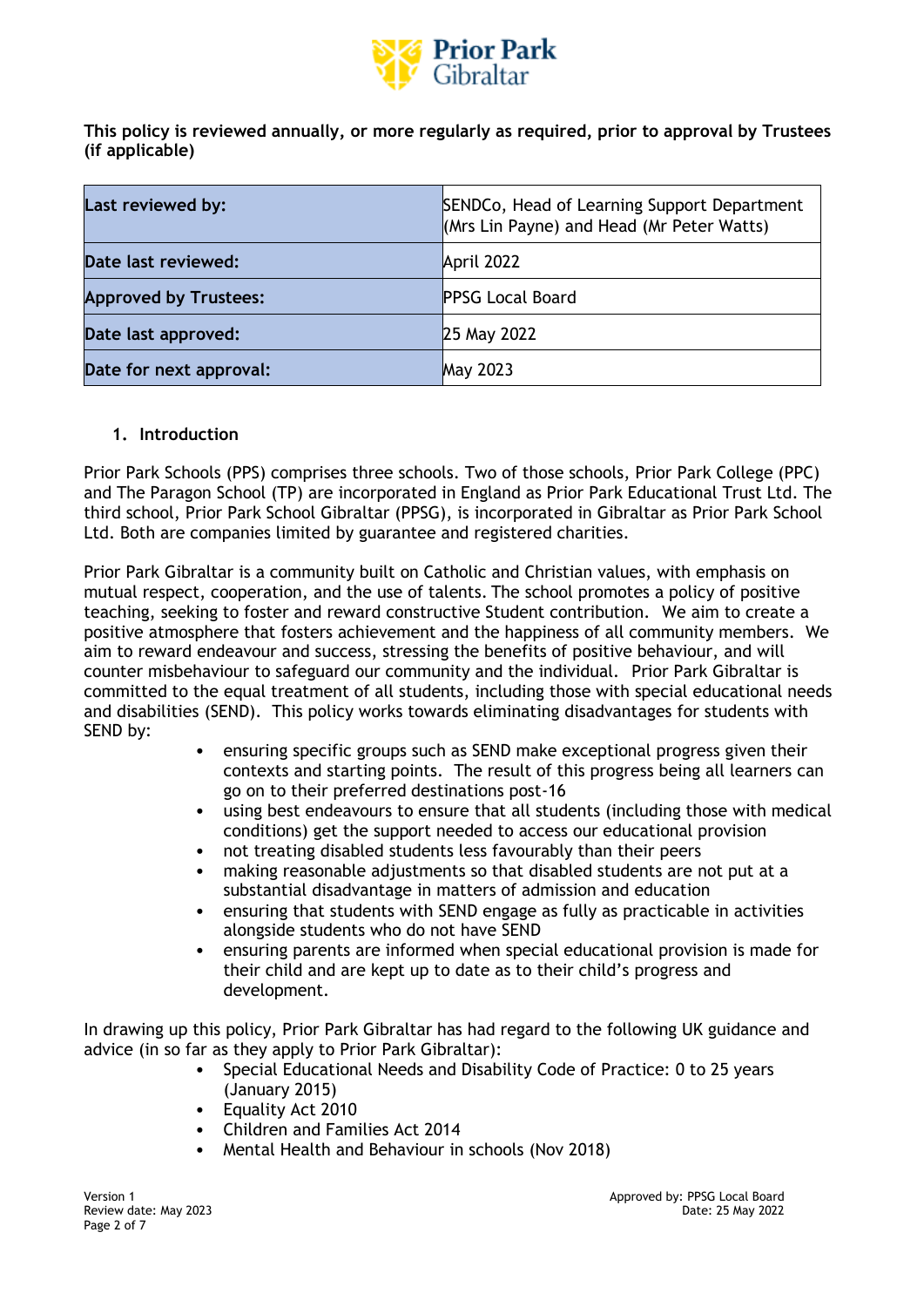

It will also take into account UK statutory and non-statutory related guidance, including, but not limited to:

- Supporting Children with Medical Conditions
- Keeping Children Safe in Education 2021
- Working Together to Safeguard Children

This policy should be read in conjunction with our Admissions Policy, Equal Opportunities Policy, Accessibility Policy and Wellbeing and Mental Health policy.

# **2. Definition of Special Educational Needs**

A student has SEND if they have a learning difficulty or disability, which calls for special educational provision to be made for them. In accordance with the Children and Families Act 2014, a child of compulsory school age or a young person has a learning difficulty or disability if they:

- have significantly greater difficulty in learning than most children their age
- have a disability that either prevents or hinders them from making use of educational facilities of a kind generally provided for others of the same age in mainstream schools.
- students will not be regarded as having a learning difficulty solely because the language or form of language of their home is different from the language in which they will be taught. Our support for those students whose first language is not English is set out in our English as an Additional Language Policy (EAL)

### **3. Definition of disability**

A student is disabled if they have a physical or mental impairment that has a substantial and longterm adverse effect on their ability to carry out normal day-to-day activities (as defined by the Equality Act 2010). Not all students who have SEN are disabled, and not all disabled students have **SEN.** 

### **4. Responsibilities**

**The SENDCo** is responsible for overseeing all aspects of our SEND provision and, via Deputy Head (Academic), a member of the Senior Leadership Team, keeping the Board of Trustees informed of the implementation of the policy in practice and works in collaboration with the SENDCo. Their responsibilities include:

- determining the strategic development of the SEN and disability policy and provision, together with the Head, Deputy Head (Academic), Assistant Head (C, T&L) and Assistant Head (Welfare)
- having overall day-to-day responsibility for the operation of the SEN and disability policy
- coordinating specific provisions for children with SEN and disabilities, including those who have EHC plans
- ensuring all staff understand their responsibilities to students with SEND and approach to identifying and meeting SEND
- ensuring that teachers are given any necessary information relating to a student's learning support needs and/or disabilities (if known) so that teaching practices are appropriate
- ensuring parental insights are considered to support their child's SEN or disability
- liaising with external professionals and agencies, as appropriate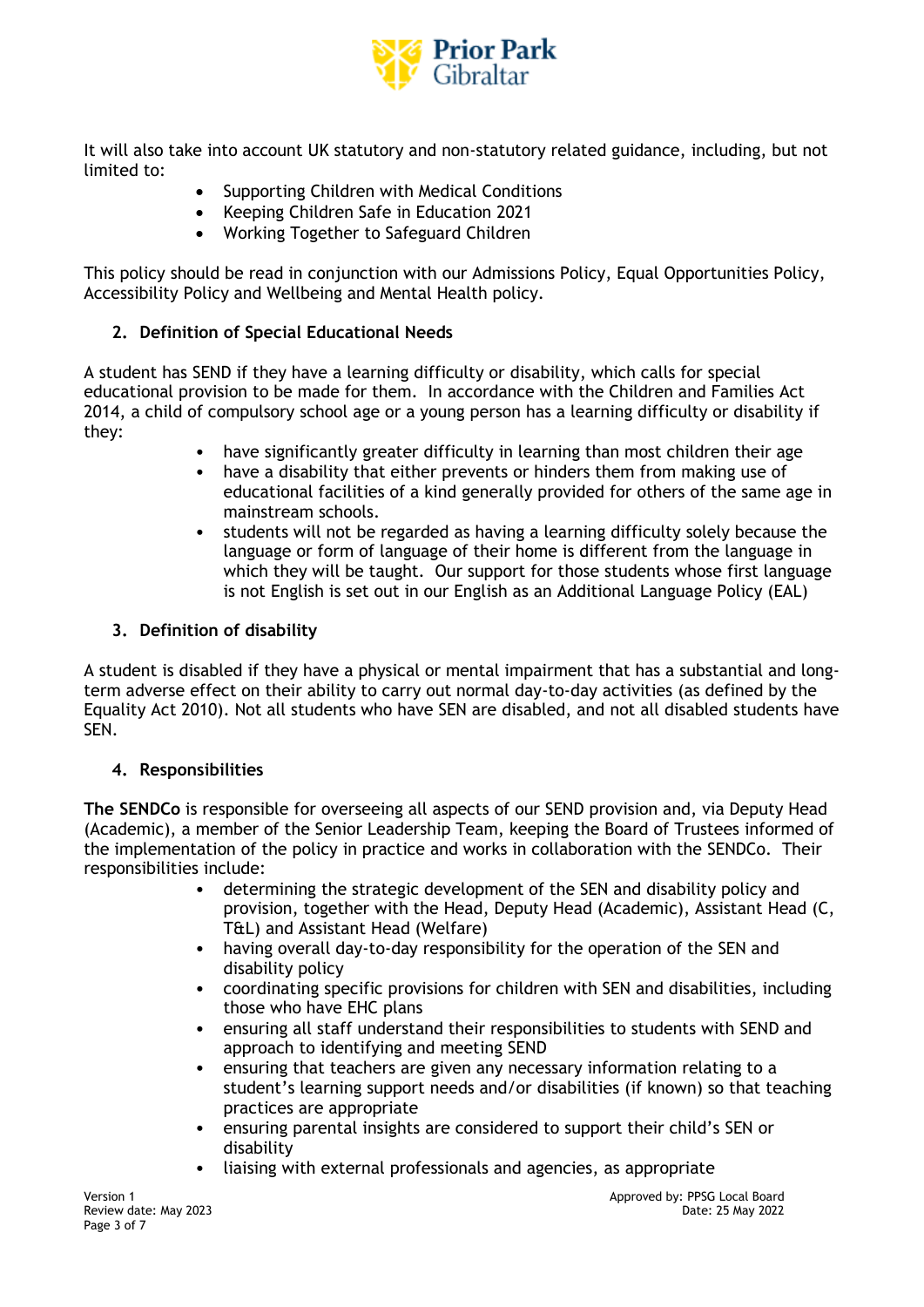

• ensuring records of all students with SEND are up to date.

Prior Park Gibraltar's Learning Support Department (LSD) consists of 4 part-time Learning Support Assistants, however, all teaching and pastoral staff are expected to understand this policy so that we can identify, assess, and make provision to meet those needs.

**Students**: Prior Park Gibraltar has high expectations of all students and they are encouraged to take on more responsibility for their learning as they mature. Through age-appropriate methods, students are involved in identifying areas for support and agreeing with targets on their Student Support Plans. These are shared with parents/guardians.

The LSD monitor student progress in consultation with other staff, by encouraging them to reflect on their progress and confidence in response to Learning Support.

**Parents/Guardians:** Parents and guardians play a key role in enabling their children to achieve their potential. Parents and guardians are responsible for:

- informing the school about any specific needs their child may have upon entering the school
- informing the SENDCo and allowing information to be shared if any need is investigated during their child's time at the school
- providing copies of formal assessments or reports written by any specialists or outside agencies
- allowing initial assessment to take place, to establish the possible existence of learning difficulties when advised to do so by the school SENDCo
- participating in sympathetic and positive discussion in relation to their child's difficulties, attainment and progress

# **Prior Park Gibraltar Teaching Staff:**

- Oversee the implementation and operation of the School's SEN policy
- Coordinate class provision and monitoring of Student Support Plans (SSP) and Educational Health Care Plans (EHCP) for students with SEND
- Liaise with parents of students with SEND
- Liaise with the School's Examination Officer
- Are vigilant for students who might appear to have a learning difficulty or disability
- Support students in class who have SEND
- Differentiate planning and to scaffold work according to the needs of the students
- Liaise with the SENDCo
- Develop and deliver Support Plans where applicable

All teachers are responsible for helping to meet a student's needs (irrespective of any specialist qualifications or expertise). All staff are expected to understand this policy so that the school can identify, assess and make provision to meet those needs.

### **5. Identifying and supporting students with SEN and disabilities**

The curriculum plan and schemes of work take appropriate account of all student needs, including those with SEN and disabilities. We regularly review student progress to help monitor whether students are making expected progress. Slow progress and low attainment do not necessarily mean that a student has SEND (and should not automatically lead to a student being recorded as having SEND). However, where we reasonably consider that a student may have a learning difficulty, for example, where there are early indications that a student is not making expected progress, we will do all that is reasonable to report and consult with parents and the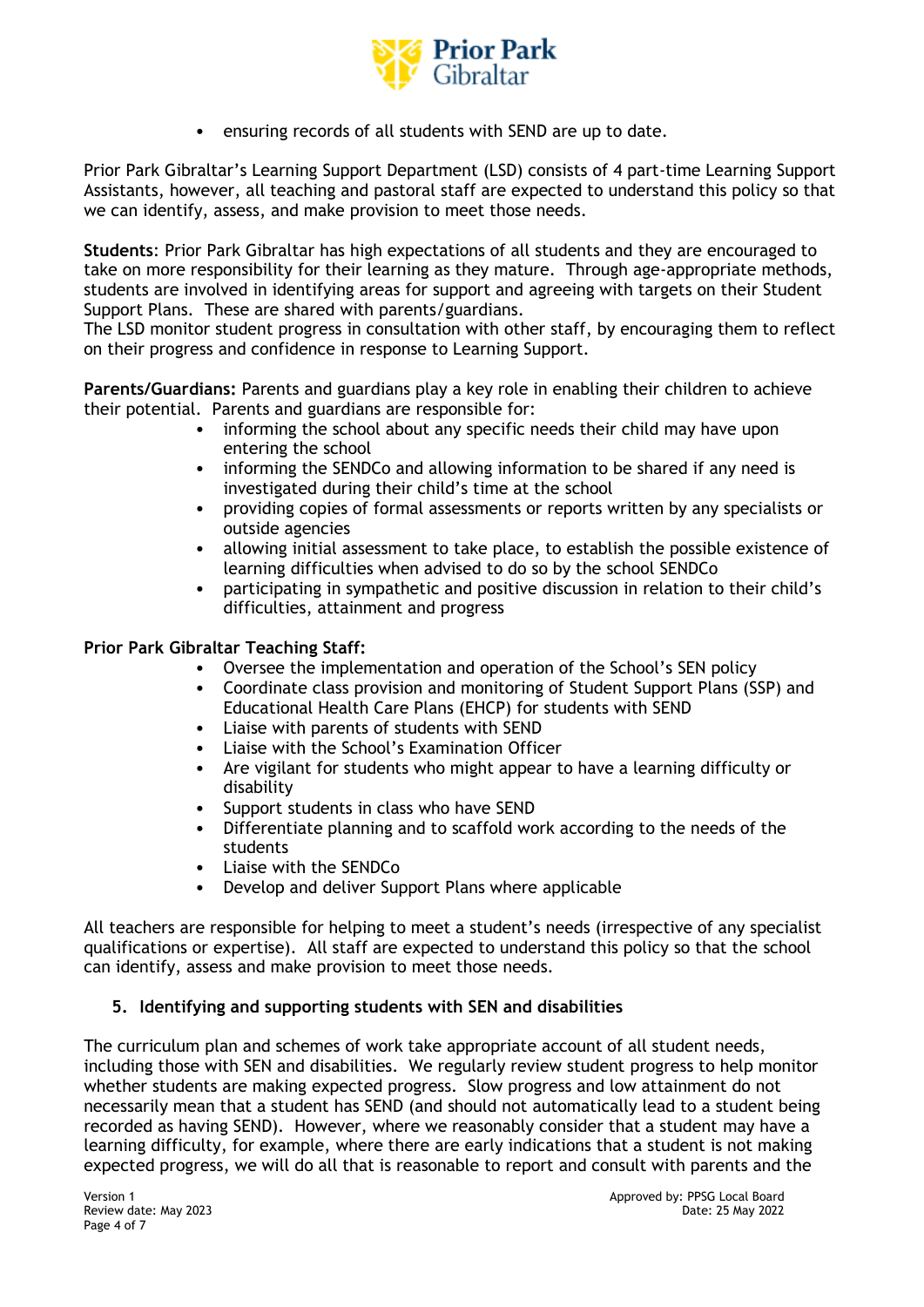

student (as appropriate) to help determine the action required including whether any additional support is needed.

We may request parents to obtain a formal assessment of their child (such as by an educational psychologist), the cost of which will be borne by the parents. A qualified specialist at Prior Park Gibraltar, as per the Joint Council for Qualifications (JCQ) regulations, must carry out any formal assessments.

If there are significant emerging concerns or identified SEN or disability, we will take action to put the appropriate special educational provision in place, taking into account any advice from specialists. We will consult with parents and keep them informed of any action taken to help their child, and of the outcome of this action. Due weight will also be given to a student's wishes.

Arrangements for special educational provision and support are made through our graduated approach to SEND support: assess - plan - do – review.

- Assess: We will carry out an analysis of the student's needs so that support can be matched to their need. All students are assessed on entry using online testing, currently the CAT4 band D assessment form GL Assessment. Results from previous school tests, examinations and Teacher recommendation also inform student context and the initial assessment. If not already done so, we may recommend, in consultation with parents, that external agencies and professionals are engaged to help assess the student's needs and to advise on any support needed. Any specialist advice received will be discussed with the student and parents.
- Plan: Where it is decided to provide SEND support, the SENDCo will agree in consultation with parents and the student, the adjustments, interventions, support and any teaching strategies or approaches that are to be put in place. These will be recorded on the SSP.
- Do: Using the three-wave approach; Wave 1 Inclusive quality first teaching for all, Wave 2 - Additional interventions to enable students to work at age-related expectations, Wave 3 - Highly personalised interventions. The SENDCo will work closely with the teachers to assess and monitor the targeted plan of support and the impact of support and interventions in place for the student.
- Review: The effectiveness of any support and its impact on the student's progress will be reviewed as agreed between the school and parents at parent/teacher meetings. In collaboration with the SENDCo, teachers will revise the impact and quality of the support and interventions taking account of the student's progress and development and will decide on any changes to the support in consultation with parents and the student (as appropriate).

We recognise that some students with a SEN may also have a disability. We will do all that is reasonable in order to meet the needs of students with disabilities for which, with reasonable adjustments, we can adequately cater. Given the hill-side nature of the school site the school is unable to realistically provide education for those with impaired mobility.

### **6. Recording progress of students with SEND**

We will record the progress and any support for students with significant learning difficulties or disabilities or where they have an Education Health Care Plan. This will be recorded by way of a Student Support plan. These SSPs are drawn up in consultation with students, parents and the Learning Support Department. The SSP contains key information such as: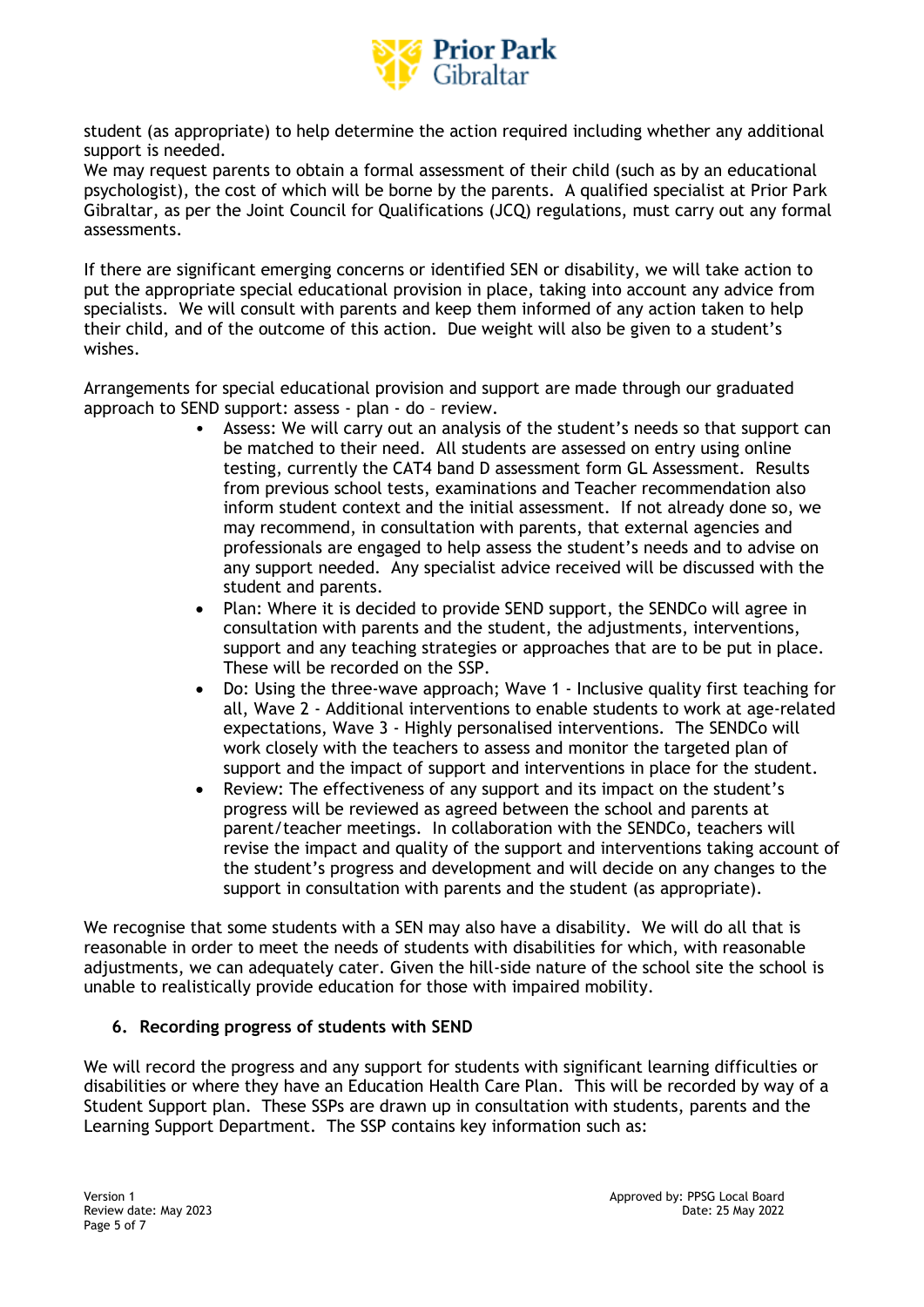

- Student information, e.g., strengths, weaknesses, diagnosed learning difficulties, disabilities, or medical conditions and what these mean to the student and how these affect them
- The additional or different provision of support in place and student targets
- Tracking records informs progress and attainment levels. We will measure the overall progress of students with SEND at the end of the various key stages such as GCSE and A level to see how much progress they make compared with that of their peers.

# **7. SEND provision**

Our SEND provision currently includes small class/group sizes, in-class differentiation and scaffolding, learning support (in and out of class), support from the SENDCo, additional one-toone lessons (usually charged to parents). Daily after school homework club sessions staffed by a teacher is also available to all students.

# **8. Further aspects relating to SEND provision**

**8.1 Admissions:** We are not academically selective and welcome all children who can make the most of the opportunities offered and can flourish in our caring environment. Our Admissions Policy aims to eliminate from the admissions process, as far as possible, any substantial disadvantages which may be encountered by applicants with disabilities. We will treat every application from a student with SEN or disabilities in a fair and open-minded way.

We endeavour to ensure that we are able fully to support the needs of all prospective students. Parents of students with SEN, disabilities or learning difficulties are advised to discuss their child's requirements with us before they sit the entrance exam, so that adequate provision can be made for them on the day. Parents are asked to provide a copy of a medical report or educational psychologist's report to support a request, for example, for large print material, extra time, use of laptops or other special arrangements. Before an offer of a place is made, we will assess whether we are able to adequately cater for and meet any SEN or disabilities (if known) through discussion and meetings with parents, consideration of any professional reports and references from previous schools, assessment of the student at a taster day, as appropriate.

An offer of a place may not be made if we determine, following consultation with parents, that Prior Park, Gibraltar is unable to meet and provide for a student's needs. The school will always consider its obligations under the Equality Act 2010. Our Admissions Policy can be found on the website. It applies equally to all prospective students and details how we support those applicants with SEN and/or a disability.

**8.2 Withdrawal:** Where, after all reasonable adjustments have been made or considered, we feel that we are unable to accommodate a disabled student or meet their needs, we may require parents, after appropriate consultation, to withdraw their child. Fees in lieu of notice will not be chargeable in these circumstances, and the acceptance deposit returned.

**8.3 Bullying and behavioural issues:** All students are taught that any form of discrimination, bullying and harassment is prohibited and will not be tolerated. Through PSHE lessons and Faith Formation, students are taught the importance of respecting each other and behaving towards each other with kindness, courtesy, and consideration. Our Behaviour and Anti-bullying policies make clear the seriousness of bullying, victimisation and harassment and that appropriate sanctions will be applied to any student who displays inappropriate behaviour.